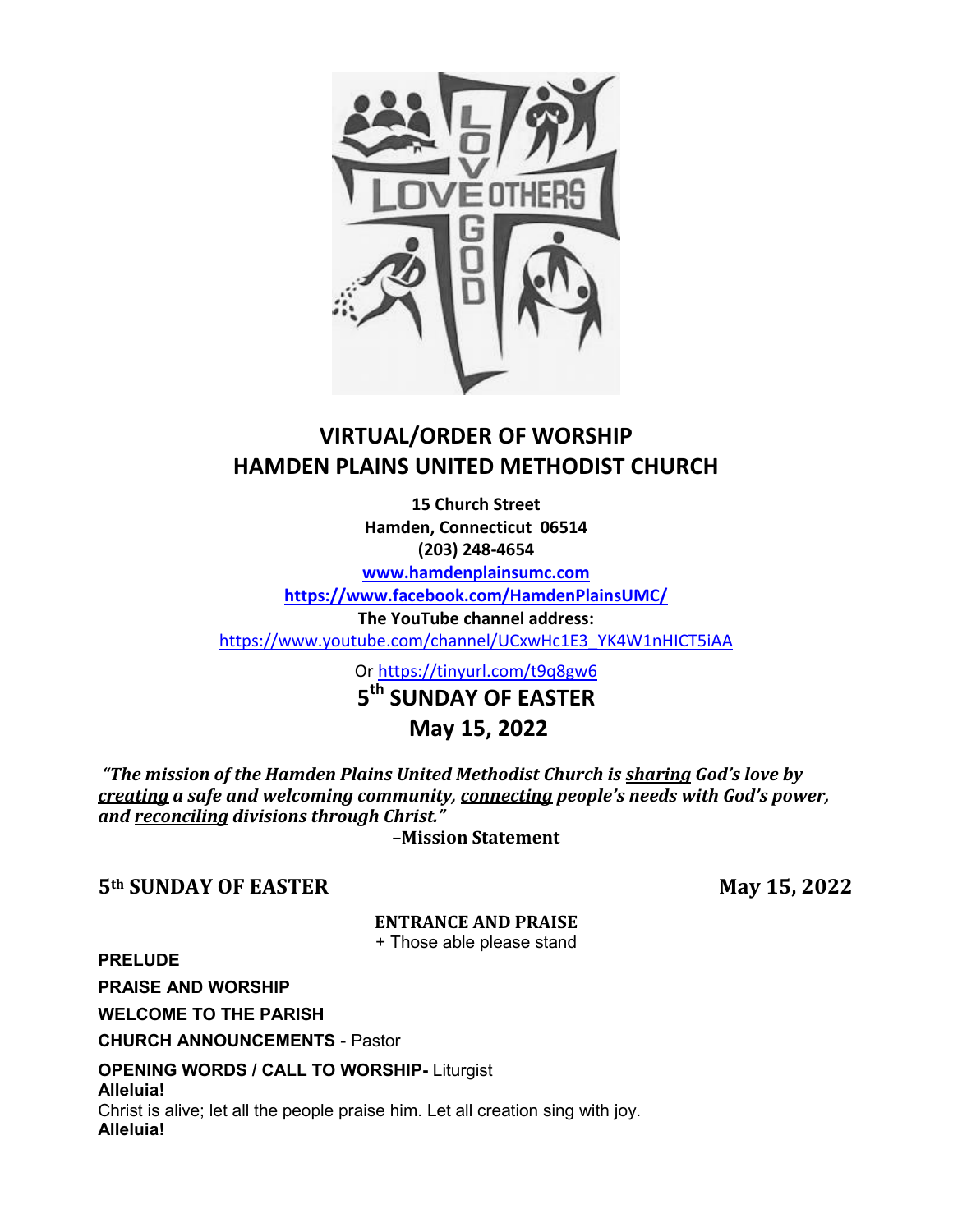#### **SCRIPTURE** Acts 11:1-18

**+OPENING HYMN**  $\bullet$  "Help Us Accept Each Other" UHM #560

#### **PRAYER OF THE DAY -** Pastor

Surprising God, in the resurrection of Jesus Christ you make all things new. Long ago you called your church to a love beyond all social and cultural differences and gave them the gift of your Holy Spirit to open their hearts to enact such love. Give us that same spirit of openness, that we too might discern new directions in our day for your dream to reconcile and heal all creation. In Jesus' name we pray. Amen.

**SCRIPTURE** John 13:31–35

### **CALL TO CONFESSION-** Pastor

Trusting in the love of God to make all things new, let us confess our sin to God and our neighbor.

### **PRAYER OF CONFESSION-**Liturgist

**God of mercy, your command to love one another across all differences opens us to new horizons, yet we often respond with fear and judgment that hinders your goal for humanity. Forgive our sins, we pray, and give us a true repentance that leads to life for all creation. We**  pray in Jesus' name. Amen.

#### Silent confession

#### **DECLARATION OF FORGIVENESS-** Pastor

God's promises are trustworthy and true; your sins are forgiven. Be at peace to serve the Lord, and may you always be known by your love.

#### **PRAYERS OF INTERCESSION-** Liturgist

In this season of Easter rejoicing, let us offer our prayers and thanksgivings for the church and the world saying,

### **O God of love, Raise us to new life in Christ.**

For the well-being of your creation, that we may promote its ability to offer praise to you through spacious skies, bountiful seas, verdant lands, and precious creatures great and small.

#### **O God of love, Raise us to new life in Christ.**

For the life of the church, that our generous witness may broaden your table as all find a place to live and grow in love.

### **O God of love, Raise us to new life in Christ.**

For the welfare of your world, that all leaders and people young and old will strive to live together in harmony while serving the common good.

### **O God of love, Raise us to new life in Christ.**

For all who suffer any violence, pain, or grief, that they will know the comfort of your presence as you wipe every tear from their eyes.

#### **O God of love, Raise us to new life in Christ.**

For the love made known to us in Jesus Christ through this community, for this and all other blessings we give you thanks and praise.

#### **O God of love, Raise us to new life in Christ.**

For all who have died, that you will bring them to the fullness of your joy, where mourning and pain will be no more.

### **O God of love, Raise us to new life in Christ.**

For so many blessings, and for answered prayers, we give you thanks through Jesus Christ, in whose name we pray. Amen.

#### **JOYS AND CONCERNS** (Pastor)

### *7he Lord's Prayer <i>UMH #895*

*Our Father, who art in heaven, hallowed be thy name. Thy kingdom come, thy will be done on earth as it is in heaven. Give us this day our daily bread. And forgive us our trespasses, as we forgive those who trespass against us. And lead us not into temptation, but deliver us from evil. For thine is the kingdom, and the power, and the glory, forever. Amen.*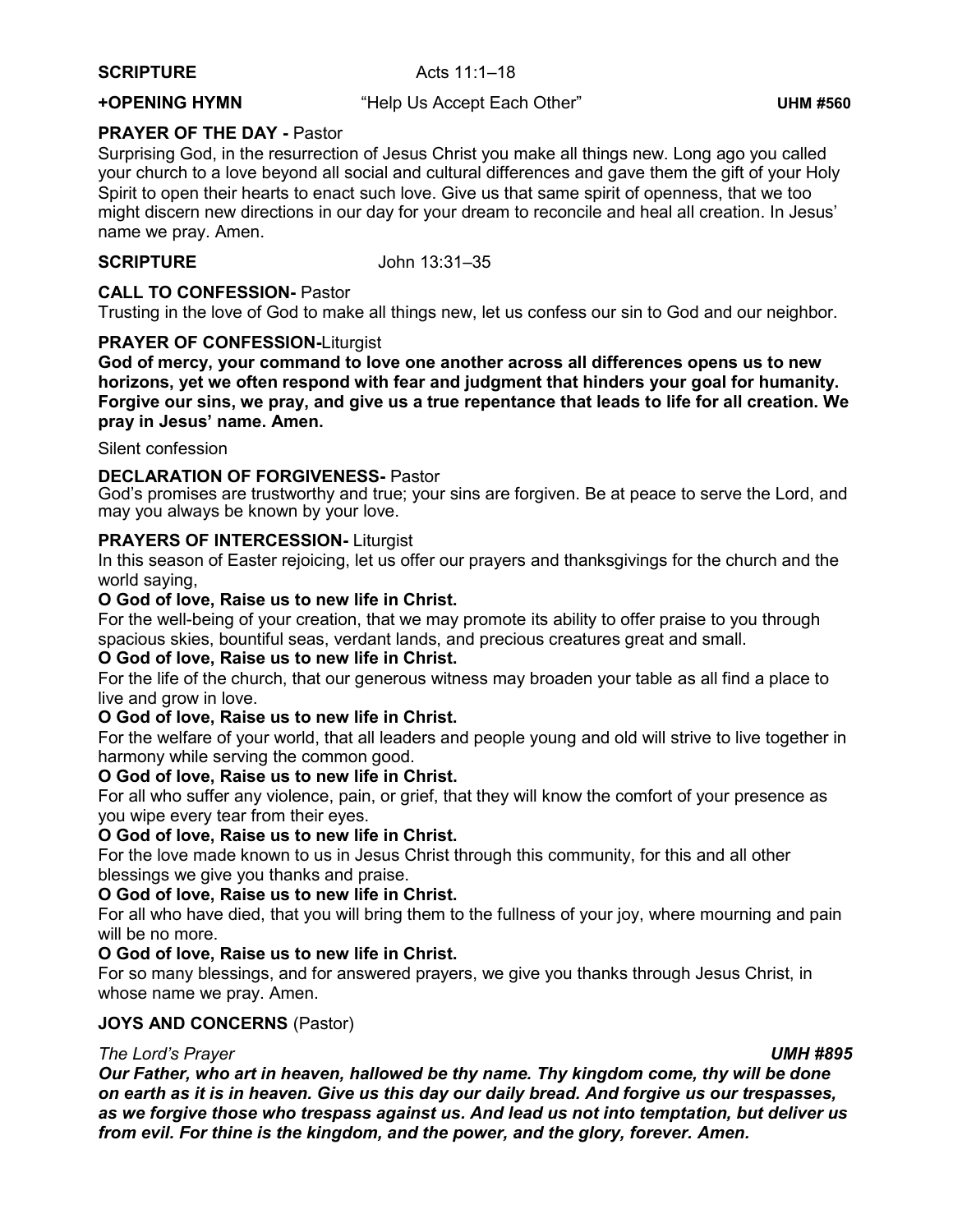### **PROCLAMATION AND RESPONSE**

#### **Revelation 21:1±6-**Liturgist

Then I saw a new heaven and a new earth; for the first heaven and the first earth had passed away, and the sea was no more.  ${}^{2}$ And I saw the holy city, the new Jerusalem, coming down out of heaven from God, prepared as a bride adorned for her husband.  $3$ And I heard a loud voice from the throne saying, "See, the home of God is among mortals. He will dwell with them as their God; they will be his peoples, and God himself will be with them; <sup>4</sup>he will wipe every tear from their eyes. Death will be no more; mourning and crying and pain will be no more, for the first things have passed away."  $5$ And the one who was seated on the throne said, "See, I am making all things new." Also he said, "Write this, for these words are trustworthy and true."  $^6$ Then he said to me, "It is done! I am the Alpha and the Omega, the beginning and the end. To the thirsty I will give water as a gift from the spring of the water of life.

Leader: The Word of the Lord. People: *Thanks be to God.*

#### **+ Psalm 148**-Liturgist

<sup>1</sup>Praise the LORD! Praise the LORD from the heavens; praise him in the heights! <sup>2</sup>Praise him, all his angels; praise him, all his host! <sup>3</sup>Praise him, sun and moon; praise him, all you shining stars! <sup>4</sup>Praise him, you highest heavens, and you waters above the heavens! <sup>5</sup>Let them praise the name of the LORD, for he commanded and they were created. <sup>6</sup>He established them forever and ever; he fixed their bounds, which cannot be passed. <sup>7</sup> Praise the LORD from the earth, you sea monsters and all deeps, <sup>8</sup>fire and hail, snow and frost, stormy wind fulfilling his command! <sup>9</sup>Mountains and all hills, fruit trees and all cedars! <sup>10</sup>Wild animals and all cattle, creeping things and flying birds! <sup>11</sup>Kings of the earth and all peoples, princes and all rulers of the earth! <sup>12</sup>Young men and women alike, old and young together! <sup>13</sup> Let them praise the name of the LORD, for his name alone is exalted; his glory is above earth and heaven.  $14$  He has raised up a horn for his people, praise for all his faithful, for the people of Israel who are close to him. Praise the LORD!

Leader: The Gospel of the Lord. People: Praise to you, Lord Christ

**THE SERMON About them?**<sup>"</sup> **Rev. Jeremiah Paul Rev. Jeremiah Paul** 

**SERMONIC SONG EXAMPLE 1999 36 ANGLE 1999 SERMONIC SONG** 

### **PRAYER FOR ILLUMINATION**- Liturgist

O God of promise, your word made flesh in Jesus Christ is trustworthy and true. By the power of your Holy Spirit, may it rise up in us this day like a gift from the spring of the water of life to refresh our thirsty souls. Amen.

### **OFFERING**

### **INVITATION TO OFFERING-**Liturgist

"I give you a new commandment, that you love one another. Just as I have loved you, you also should love one another." Let us with gladness offer to God the gifts of our labor, life, and love.

> *Please mail or drop off your tithes and offerings to: 15 Church Street, Hamden, CT 06514. Noisy Offering (coins given for missions) may be dropped off at the church.*

**ANTHEM** ³There Are Some Things I May Not Know´ **TFWS #2147 HPUMC Choir**

### **+RESPONSE** UMH #95

#### **+ PRAYER OF THANKSGIVING/ DEDICATION-** Pastor

Loving God, we give you thanks for the ministry of reconciliation to which you call us in the name of Jesus Christ and his resurrection. Accept these gifts for your mission to heal all creation. May they be a testament to your love for us as we share them in love for you; through Jesus Christ we pray. Amen.

**GOING FORTH +CLOSING HYMN** ³,:LOO7UXVWin the Lord´ **UHM #464**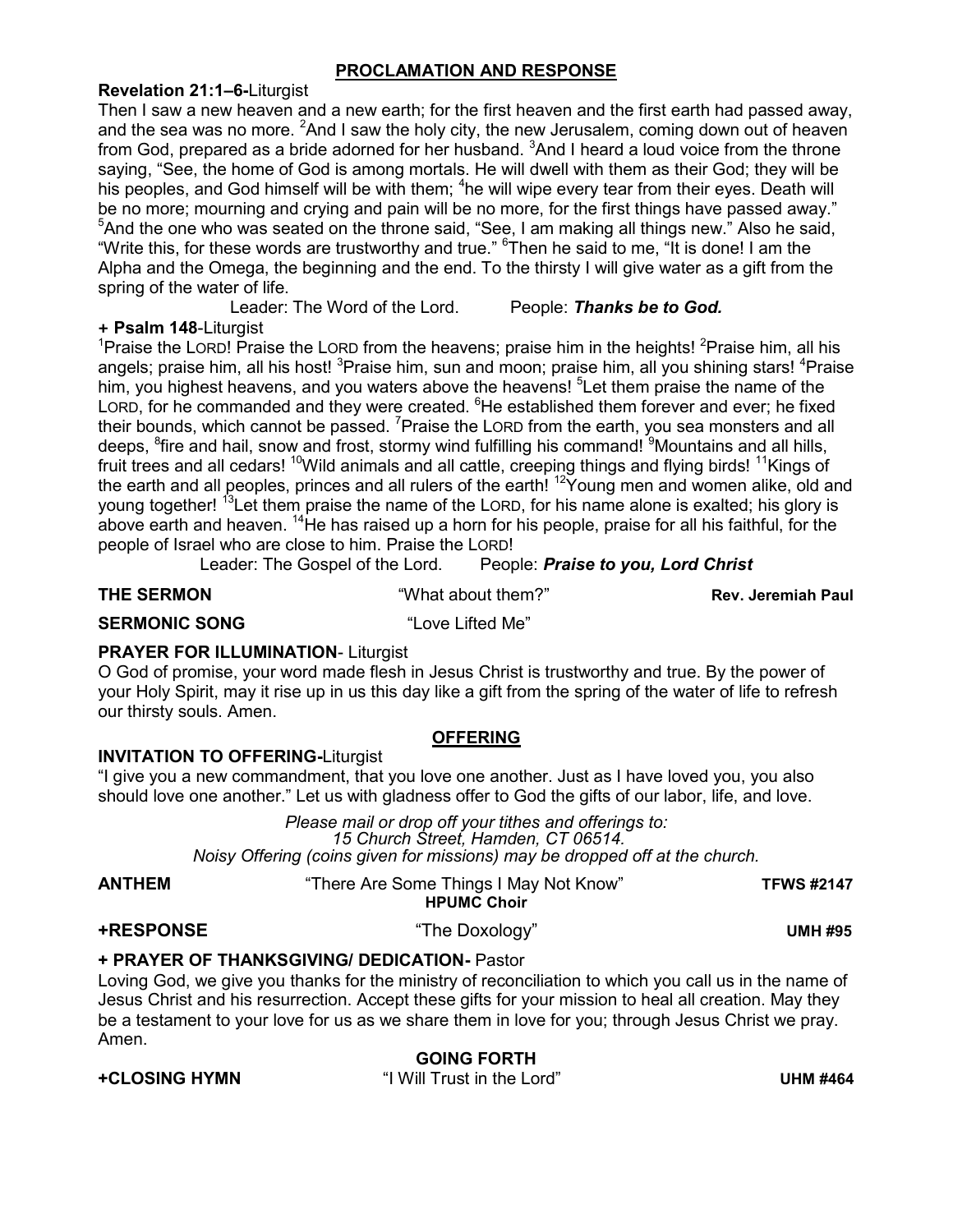#### **CHARGE-**Pastor

Jesus has loved us so that we may love others. John 13: 34 Go forth in peace to love and serve the Lord.

#### **The Postlude**

### **BLESSING**

May God who has made you a new creation give you the grace to grow in faith, hope, love and justice.

#### **THE WORSHIP IS ENDED: THE SERVICE BEGINS.**

**May 8: ATTENDANCE:** In-person: 33 Zoom: 0 Program Views: 11

#### **OFFERING: \$4390**

#### **May 1: Offering \$2,593, Venmo: \$750, Native American \$50**

#### **TODAY AT HAMDEN PLAINS**

**GREETINGS TO ALL** worshipping with us on-line or by program view today.

**PLEASE JOIN US** for Fellowship Time in the Narthex with our hosts Brenda and Ed Pineau.

**MASK POLICY:** Please wear masks above the nose and under the chin at all times.

**PASTOR OFFICE HOURS:** Pastor J office hours are Wed. & Thurs.'s, 10:15 a.m. - 2:00 p.m. If you need a meeting with him please contact the office at 203.248.4654.

**HERITAGE SUNDAY:** Please join the Book of Remembrance next week, as we honor those who have been members of HPUMC for 50 + years.

**FATHER'S DAY FLOWERS:** We are taking orders for Father's Day Flowers. Please fill out the form at the end of bulletin and return to the church.

**RECORDED PROGRAM WORSHIP** at [www.hamdenplainsumc.com](http://www.hamdenplainsumc.com/) or [https://www.youtube.com/channel/UCxwHc1E3\\_YK4W1nHICT5iAA.](https://www.youtube.com/channel/UCxwHc1E3_YK4W1nHICT5iAA) Learn more about us at [www.hamdenplainsumc.com.](http://www.hamdenplainsumc.com/)

**SUBMISSION DEADLINE** for materials for the weekly bulletin is Wednesday at noon to [secretary.hpumc@gmail.com.](mailto:secretary.hpumc@gmail.com)

SPECIFIC PRAYER REQUESTS for Wednesday Prayer Team may be made by contacting Holly O'Brien. These requests remain confidential to the Prayer Team. **PRAYERS AS PRINTED IN THE SUNDAY NOTICES,** are assumed to be public information and should be called or e-mailed to Nancy Estes at 203.248.4654 or [secretary.hpumc@gmail.com.](mailto:secretary.hpumc@gmail.com)

**MEETINGS/EVENTS THIS WEEK: CONNECTIONAL BIBLE STUDY FELLOWSHIP,** *Tuesdays 6:30±7:30 p.m.,* via Zoom **PRAYER TEAM,** *each Wednesday,* in Prayer Room. **CHOIR REHEARSAL,** *each Wednesday, 7 pm*, in person, *<sup>4</sup>DINNER FOR A DOLLAR*" serves **each Saturday, 6 – 7 p.m.** 

*³',11(5)25\$'2//\$5´* **Missions** seeks cooks and serving hosts. Cook teams work **3 ± 5:30 p.m.** and serving teams serve 5:30 - 8 p.m. To sign up, go to<https://signup.com/go/LpLESwA> or contact Marty Hartog: 203.506.9788 or <u>hartogm1@southernct.edu</u> or Charlotte Sroka: 203.530.2860(text) or<br><u>charlotte.sroka306@frontier.com</u>. HPUMC members and friends serve 2<sup>nd</sup> and 4<sup>th</sup> Saturdays; community partners host 1<sup>st</sup>, 3<sup>rd</sup> and 5<sup>th</sup> Saturdays.

**Anyone may eat at Dinner for a Dollar**. A suggested donation is \$1 per meal, but no one is turned away based on ability to pay. Meals are available **each Saturday, 6 - 7 p.m.**, take-out only through the Church Street doors. May God continue to bless this important ministry.

**FELLOWSHIP TIME:** Looking for hosts to serve coffee and a light snack. To sign up, see Krystal Ritchie or contact her at 203.587.0406 or [kritchie424@yahoo.com.](mailto:kritchie424@yahoo.com) She will also quide new hosts through the process.

**CONNECTIONAL BIBLE STUDY FELLOWSHIP:** every *Tuesday, 6:30 - 7:30 p.m.* via Zoom. If interested, contact Pastor J at 475.331.1122 or pastorij.hpumc@gmail.com.

**CHOIR REHEARSAL:** *Wednesday's, at 7 p.m.* Please contact Pastor J (475.331.1122 [pastorjj.hpumc@gmail.com\)](mailto:pastorjj.hpumc@gmail.com) or Dunn Pearson [\(dunnpearson@gmail.com\)](mailto:dunnpearson@gmail.com) for more information. EVERYONE IS WELCOME.

**TO DONATE ALTAR FLOWERS** please contact Nancy Estes at 203.248.4654 or Melissa Paul at [mrsmasp@gmail.com.](mailto:mrsmasp@gmail.com)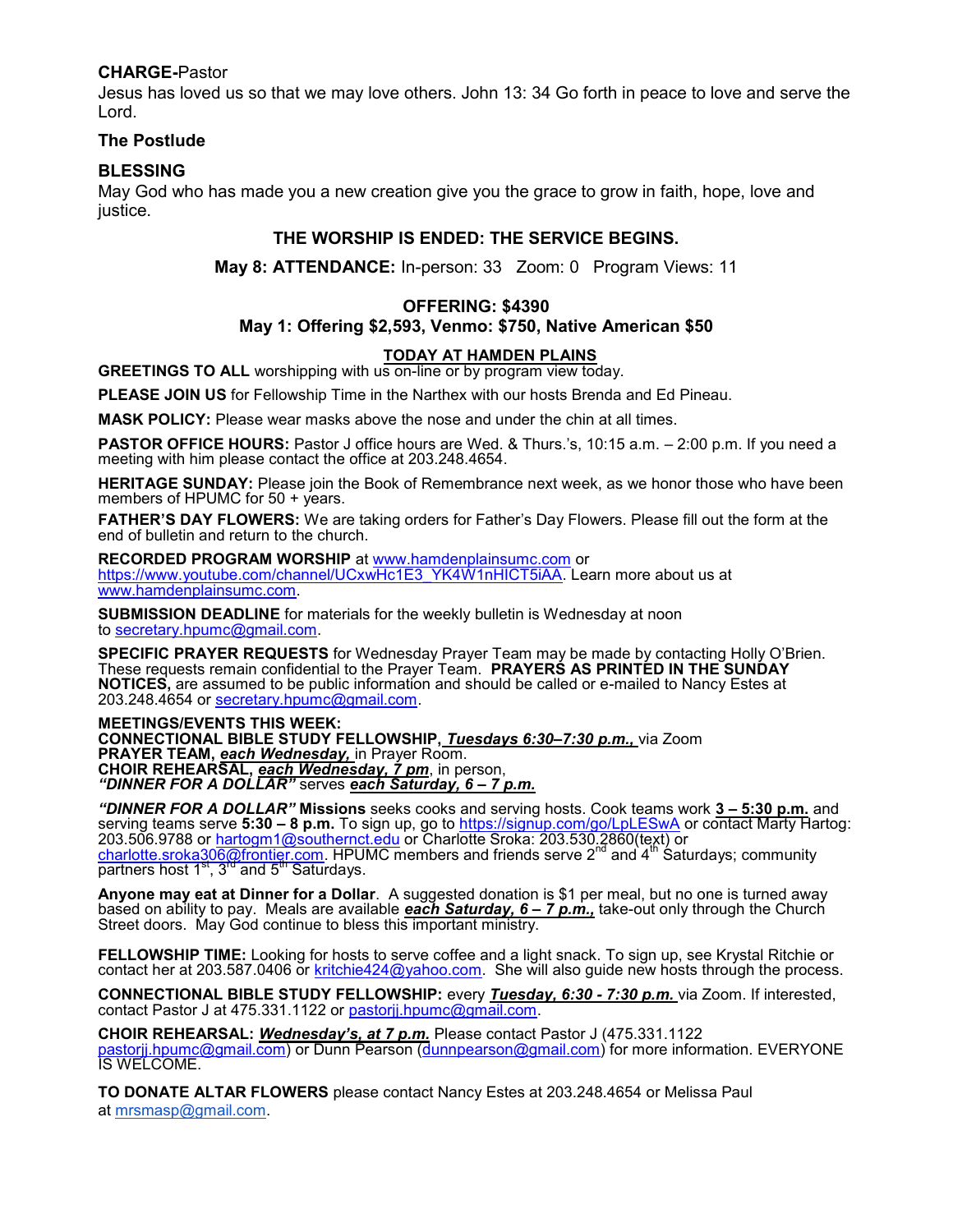**OUR HAMDEN FOOD BANK COLLECTION**: Please bring in any items you feel can be used as inventory is very low. Please place all donations in the collection basket in the Narthex during office hours (Tuesday – Friday, 9 a.m. - Noon) or leave by the back door. Thanks to the many who have donated!

**SEXTON NEEDED:** The Sexton maintains the building and grounds of the church. The hours are flexible and there will be a period of transition working with the current Sexton to learn the job. If you or someone you know would be interested in the position, please

contact George Joseph at (203) 675-3595 or [dgjoseph.home@gmail.com](mailto:dgjoseph.home@gmail.com) for more information.

**YOUR CONTINUED FINANCIAL SUPPORT MEANS MUCH!** Please mail gifts to HPUMC, 15 Church

Street, Hamden, CT 06514 or drop them off during office hours, Tues - Fri., 9:15 a.m. – 12:15 p.m.<br>
WE HAVE A NEW WAY of contributing your tithes and offerings.<br>
You can now give right through an app on your phone by scann **WE HAVE A NEW WAY of contributing your tithes and offerings.**  You can now give right through an app on your phone by scanning the QR code. [www.venmo.com/HamdenPlains-UMC.](http://www.venmo.com/HamdenPlains-UMC) Any questions please call the office.



**NEXT WEEK: 6<sup>th</sup> SUNDAY OF EASTER: HERITAGE SUNDAY.** We will be honoring our members who have belonged to HPUMC for 50 years or more. Acts 16:9-15; Psalm 67 (UMH791); Revelation 21:10, 22-22:5; John 14:23-29. Liturgist: Preethi Varghese-Joseph. Song Leader: Frances Walker.

**THE LITTLE FREE LIBRARY** remains open year-round. Check it out in front of the church on Dixwell Avenue. To donate books (children's books as well as adult) of any genre or language, or Bibles, contact Kersten Moore at [disturbedteacher@gmail.com/](mailto:disturbedteacher@gmail.com/) 203.935.6855 or Lisa Collins at [collins11902@yahoo.com/](mailto:collins11902@yahoo.com/) 203.913.7961.

**OUR INK CARTRIDGE RECYCLE PROGRAM** Please bring your used cartridges for recycling in during office hours, Tues.  $-$  Fri.., 9:15 a.m.  $-$  12:15 p.m.; You can also bring them to church on Sunday or leave them in a bag outside the parking lot door at your convenience. Many thanks!

#### **OTHER WAYS TO BE IN MINISTRY AND MISSION DURING THE PANDEMIC:**

- Bring your *"Cans for the Congo"* during office hours or on Sundays.
- Drop off food for the Hamden Food Bank.
- Stay abreast of developments by reading your e-mail or checking the website.
- Read the upcoming Sunday scriptures as an act of spiritual formation.
- Pray for our church and governmental leaders and our Reopening Team.
- Serve at *"Dinner for a Dollar"* (take-out only). Sign up at [signup.com/go/LpLESwA](https://signup.com/go/LpLESwA) or contact Marty Hartog at 203.506.9788 or [hartogm1@southernct.edu](mailto:hartogm1@southernct.edu)
- Check in by phone or send a note to someone home-bound or elderly.
- Continue to mail in your tithes and offerings.

**PLEASE CONSIDER SENDING A NOTE** to any of the folks below who either live alone, have care needs or both. **This is the current list**. Megan Malanson is tracking these contacts. If you make one and would like to report that to Megan, please reach her at [megmalanson@yahoo.com.](mailto:meganmalanson@yahoo.com) If there is someone you think should be contacted by the pastor, please notify the office.

#### **ADDRESSES FOR PEOPLE LIVING ALONE OR WITH CARE NEEDS:**

*(Some opted not to be on this list.)* Bales, Mary, 33 Woodruff Street, #113, Hamden, 06518 Gursky, John, 1492 Dixwell Avenue, Hamden, 06514 Hartsoe, Lois, 5324 Ashlar Village, Wallingford, 06492 Leno, Pat, 850 Mix Avenue, Hamden, 06514 Mayo, Elizabeth, 200 Leeder Hill Drive, Apt. 213, Hamden, 06517 Morrison, Claudette and Jimmy, 112 East Gate Lane, Hamden, 06514 Raccio, Jean and Carmine, 15 Sunrise Cove Road, Branford, 06405 Reynolds, Marianne, 656 Center Street, Apt. D208, Wallingford, 06492 Shaw, Rosemary, 345 Fountain Street, Apt. 202, New Haven, 06515 Teodosio, Frank, 330 Amity Rd., Woodbridge, 06525 Williams, Trudy, 41 West Helen Street, Hamden, 06514 Wycoff, Denise and Pieter, 135 Grandview Avenue, Hamden, 06514

**BIRTHDAYS:** Elias Joseph 5/19, Arelyah Paul 5/22, Savannah Paul 5/22

**ANNIVERSARY:** Bill & Lorraine Welch 5/22/1977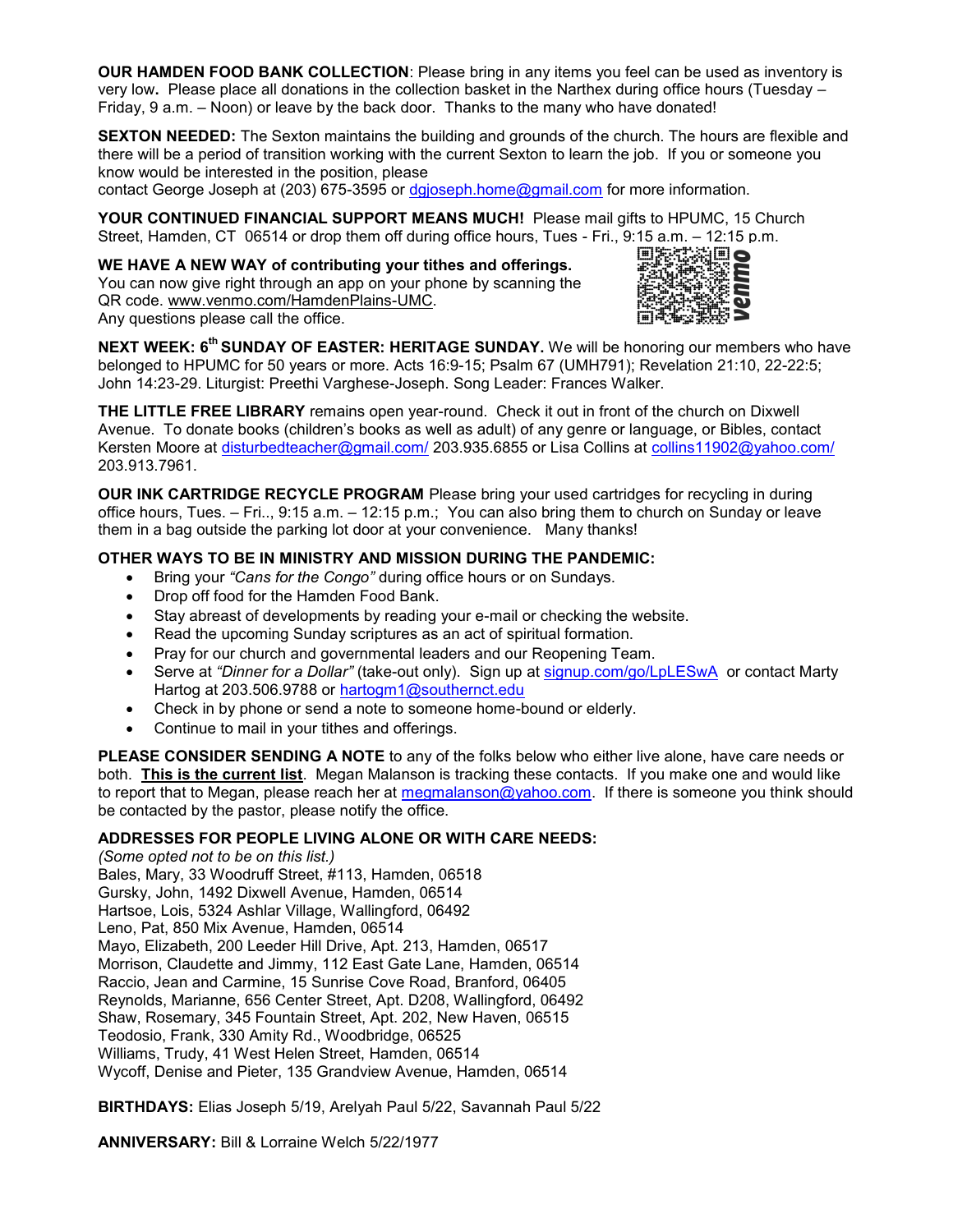#### **PLEASE REMEMBER IN PRAYER**

#### **All our Church Families that have tested positive and recovering from COVID:**

#### **Continuing care:**

Holly Wesman, partner of Karen Sroka, cancer Morgen Campbell Leg surgery Enkela's 2yr old Luca, seeing a Pulmonologist (Randi Harrell's co-worker) Lorraine Welch, recovering at home Nancy Campbell, broken arm Bernadette, breast cancer (Margret Turner's niece) Charlene Welch Alan, recovering from cardiac surgery (Brenda Pineau) Cassondra, cancer (The Pineau's) **3.1 Cassondra, cancer (The Pineau's) 3.2** Paul, Bob, Lori, cancer (The Pineau's) Sarah and James Galloway, Carol's parents, for on-going medical issues Jason Calabrese (brother of Stacey Riccardi) Stephanie, health issues, daughter of Ed & Brenda Pineau

#### **In Rehab facilities:**

Marianne Reynolds Frank Teodosio

|                           | <b>TODAY May 15<math>^{\text{m}}</math></b> | Next Week, May 22nd<br><b>Heritage Sunday</b> |
|---------------------------|---------------------------------------------|-----------------------------------------------|
| Liturgist                 | Preethi Varghese-Joseph                     | <b>Kersten Moore</b>                          |
| <b>Song Leader</b>        | <b>Frances Walker</b>                       | <b>Terri Bennett</b>                          |
| <b>Ushers</b>             | Megan Malanson                              | <b>TBA</b>                                    |
| <b>Attendance Clerk</b>   | Randi Harrell                               | Megan Malanson                                |
| <b>Fellowship Time</b>    | Brenda & Ed Pineau                          | <b>Book of Remembrance</b>                    |
| <b>Counters</b>           | <b>Krystal Ritchie</b>                      | Lynn Brantley                                 |
|                           | Kersten Moore                               | Perjah Delgado                                |
| <b>Broadcast Ministry</b> | George Joseph                               | George Joseph                                 |

#### **Program view of worship at 10:15 a.m. Sundays Minister: All Congregation Members**

Rev. Jeremiah J. Paul, Pastor, **[pastorjj.hpumc@gmail.com](mailto:pastorjj.hpumc@gmail.com)** Dunn Pearson, Musician Ministry, **[dunnpearson@gmail.com](mailto:dunnpearson@gmail.com)** Nancy Estes, Parish Secretary, **[secretary.hpumc@gmail.com](mailto:secretary.hpumc@gmail.com)**